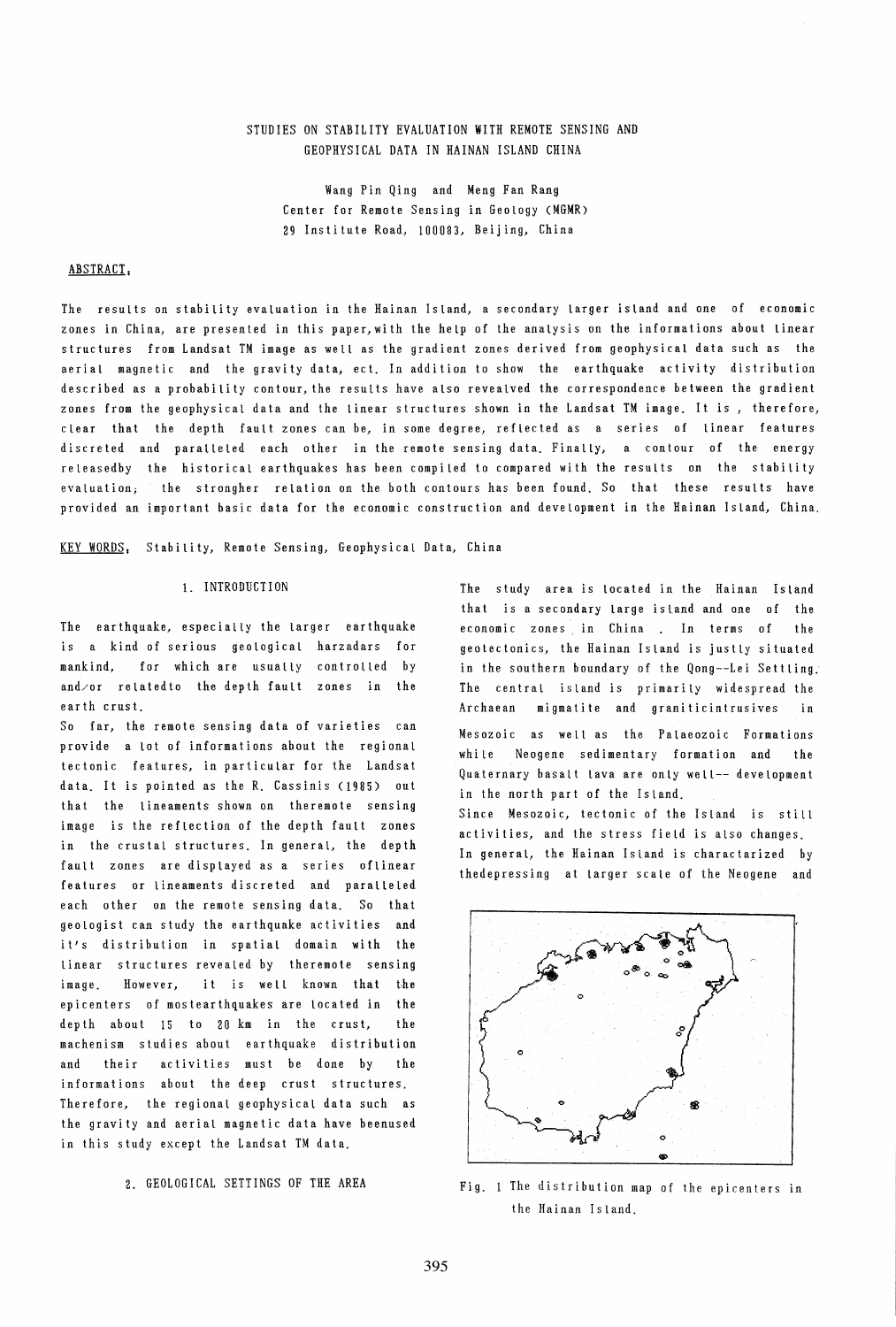vOLcanic eruption in the Quaternary, in particularly in the north part of the IsLand. As shown in the Fig. 1 and Fig.5, the earthquake activity and its spatial distributionin the Island are closely controlled by the deep fault zones such as the Wang Wu--Wen Jiao deep fault  $(E-\mathbb{W})$ in north part and the PuQian--Beao fault zone ( N--S in the eastern part. Results of the historical data studies shown that the larger earthquakes ( $M > 5.0$ ) were almostly occurred in the intersections of the gradient zones in different direction, for instance the Haiko earthquake (  $M > 7.5$  ) to be happened at this section in 1605.

#### 3. DATA ANALYSIS

#### 3.1 The Interpretation of the Landsat TM

In this study, the digital false colour mosaic (Fig. 2 ) provided by the Remote Sensing Satellite Ground Station in Beijing China has been used to interprete the linear structures in the study area at scale 1 : 500000. Finally, a distribution map of the linear structures in the study area has been obtained as shown in the Fig.3.

In order to study the relationship between the linear structures in different directions and the earthquake distribution, a rose diagram ( Fig.4 ) for the linear structures has also been compiled in this study.

## 3.2 The Interpretation of Geophysical Data

As mentioned above, the earthquake active are usually controlled by the depth fault zones, therefore, the geophysical data such as the aerial



Fig. 2 The mosaic of the false colour image with Landsat TM bands 4,5,7, (R G B) in Hainan ISland.

magneilc and the regional gravity data has also used in this study, in addition to extract the linear structure informations from the Landsat TM image.

As contrast with the conventional method that is the interpretation for thelineaments from the geophysical data, the aerial magnetic data



#### Fig. 3 Linear structures interpretated from the Landsat TM image.

storaged in the data bank as well as the gravity data corrected have been firstly processed as the direction derivation algorithm in the four different directions ( i.eSN, EW, NE, and NW ). Then the gradient zones delineated as some interval in the contours have been extracted, for which is a kind of important information for the earthquake studies (Fig.S). Finally, the strongher relation between the earthquake distribution and the gradient zones mentioned above has been discovered in the study.

#### 3.3 Comprehensive Analysis

After the informations mentioned above have been extracted, all of them havebeen digitized and inputed into a GIS system established in the IBM 386 computer.

In this study, a probabilitic model developed by



Fig.4 The rose diagram of the linear structures,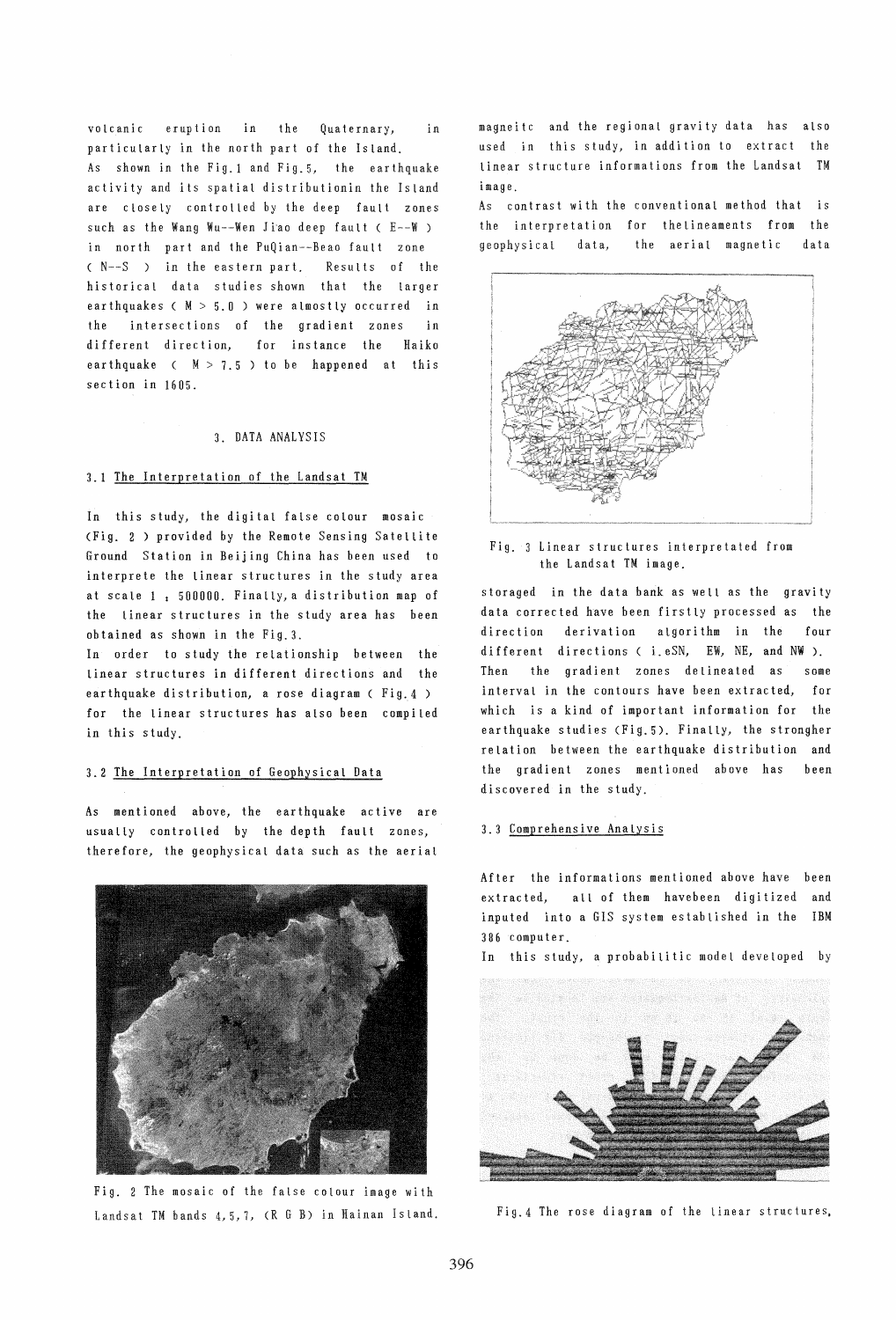

Fig. 5 The gradient zones from the geophysical data. A. E -- W , B. S -- N, C. N -- E, D. N -- W.

the author (Wang Pin Qing, 1985) has been used to analyis of the data that is  $_{1}$ 

Pt (e) = 1 - P (e = 0)

\nN

\n1 = 1 - 
$$
\prod_{i=1}^{N}
$$
 exp (-ni) \* Pi

\ni=1

\n...

 $0 \leqslant$  Pt (  $e \geqslant 1$  )  $\leqslant 1$ 

In the equation (1), Pt is the probability of theone earthquake to be, at least, occurred, the ni is the cell number of i th factor to be occurred inthe each grid, (10 km x 10 km grid size used); thePi listed in Table 1 is the probabilitic constants for each factor to be automatically obtained by using the Meximum Likelihood estimation, respectivily, and N is total number of the factors that are closely related to the earthquakes. However, it should be here emphasized that the final output Pt (e>1) of the model is not only take into account thecontributions of each factors to the earthquake but also their spatial distribution as well as the combination each other in spatial domain. So that, it can provide an important basic data for the regional stability evaluation.

be have pointed out the  $It$ should that probabilityPt (e> 1) is not to indicate the possibility of theearthquakes to be occurred, only description of the order for them.

In addition, the energe released b y the earthquakes in each grid has also calculated by the empirical formulation (C. Lomnitz, 1974) as follow.

Log 
$$
E = 1.7 M + 10
$$
 ... (2)

the energe is able to provide the Thus, quantitative description for the earthquake activity and their spatial distribution

4. DISCUSSION AND CONCLUSION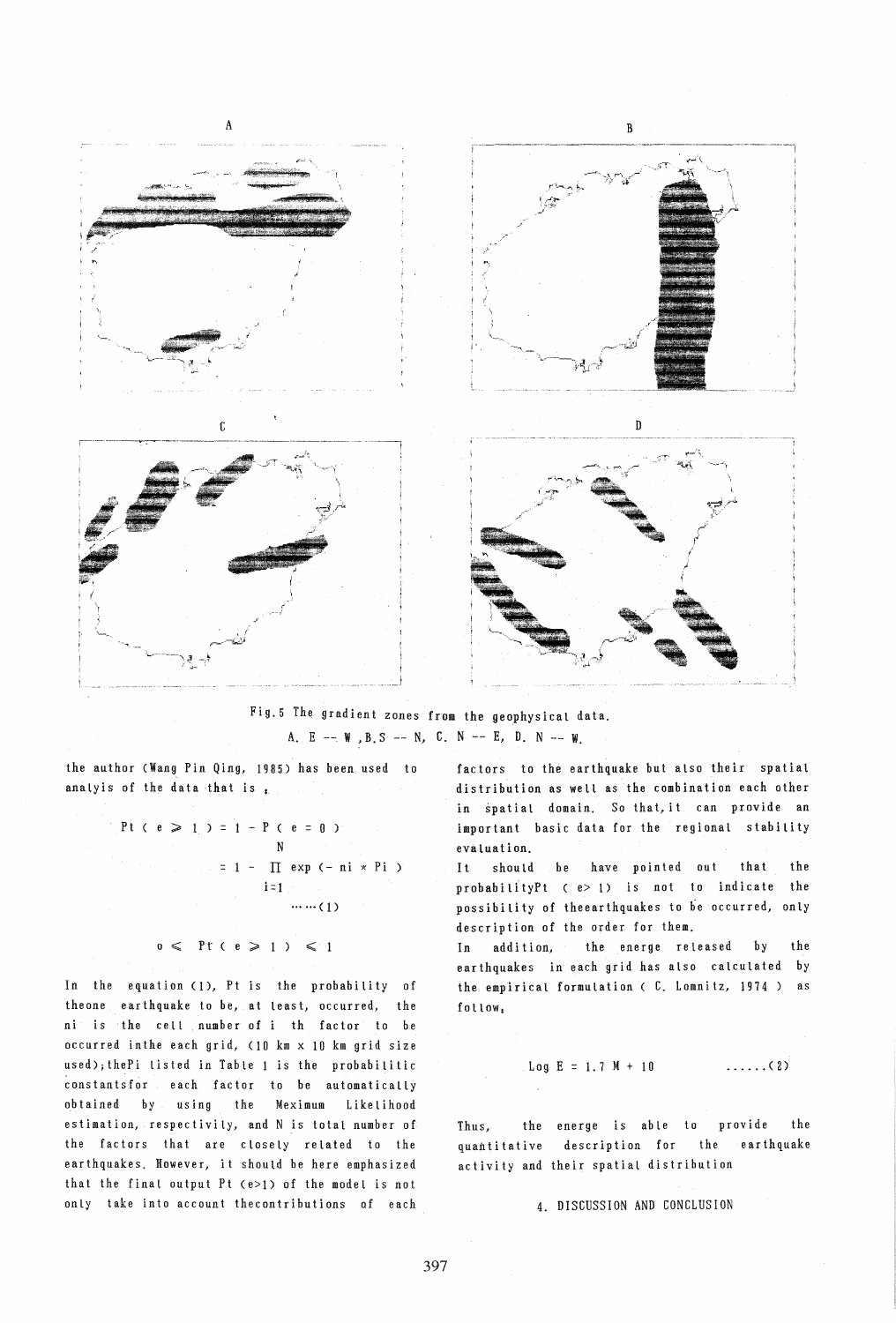| Geo-Factor          | Direction    | N                                  | M               | $Pi = M/N$ |
|---------------------|--------------|------------------------------------|-----------------|------------|
| $\mathop{\rm LF} 1$ | $270 - -275$ | 133                                | 10              | 0.075188   |
| LF <sub>2</sub>     | $275 - -300$ | 139                                | $5\phantom{.0}$ | 0.035971   |
| LF3                 | $300--330$   | 121                                | 12              | 0.099174   |
| LF <sub>4</sub>     | $330 - -355$ | 129                                | 8               | 0.062016   |
| LF <sub>5</sub>     | $355--5$     | 45                                 | 6               | 0.133333   |
| LF <sub>6</sub>     | $5 - -30$    | 140<br>$\hat{\boldsymbol{\gamma}}$ | 10              | 0.071429   |
| LF7                 | $30 - -60$   | 199                                | 11              | 0.055276   |
| LF8                 | $60 - 85$    | 209                                | 9               | 0.043062   |
| LF9                 | $85 - 90$    | 30                                 | $\overline{3}$  | 0.100000   |
| GG 1                | $E$ -- W     | 2482                               | 32              | 0.012893   |
| GG2                 | $S$ -- N     | 2491                               | 32              | 0.012846   |
| GG3                 | $N$ -- $W$   | 2000                               | $\overline{9}$  | 0.004500   |
| GG4                 | $N$ -- E     | 1575                               | 13              | 0.008254   |

Table 1. Probability Constants obtained automatically by Maximum Likelihood Estimation.

Fig. 6 and Fig. 7 show the contours of both probability and the energy to be obtained by the above models, respectively. The results compared with theboth contours shown that the spatial distributionof probability Pt is consistent with the energy tobe released by the historical earthquakes but theformer is little shieft move towards southern, perhaps because the positions of the historical earthquakes are not located exactly from the acient recording, since the geophysical fields such as the gradients zones from the regional gravity and aerialmagnetic data could not be changed. Another evidence aboutthis phenominan is that the earthquakes tobe recently occurred by recordingof seismic instruments only distribute in the south-east part of the area and all of them are compeletly correspondence with the probability Pt  $(e \ge 1)$ .

The active areas delineated by the probability contour are clearly controlled by the two deep faultzones, i.e Wang Wu--Wen Jiao fault in  $E - - W$ direction and Pu Qian  $-$  Beao fault in  $S$   $-$  N direction, e specially in the intersection part of the both fault zones. For example, the most

earthquakes of magnitude larger than 5.0 are distributed in this area.

Thus, the major earthquake activities in the Hainan Island are basicaly controlled by the Wang Wu--Wen Jiao fault zone and the PuQian--Beao fautt zone,however the later are not pay more attention in the previous work. The contour of the energy released by the earthquakes shows that the energy ( i. e stress in the earth crust) is almostly balanced inthe eastern and west parts in the Wang Wu--Wen Jiao fault, but it not truth for the PuQian--Beao fault zone, in particular in the southern part ( in the ocean area ). This conclusion is also verifiedby the earthquake recordings in recent, the six earthquakes of magni tude at 3, 0 degree have been occurred in this part since 1960.

Fig. 8 and Fig.9 are the 3 -- D display of both theprobability Pt  $(e \geq 1)$  and the energy E, which provide the intuitive methods for comparision analysis. for the

In summarize, the regional stability evaluation inthe Hainan Island has been studied by combining the informations from the remote sensing image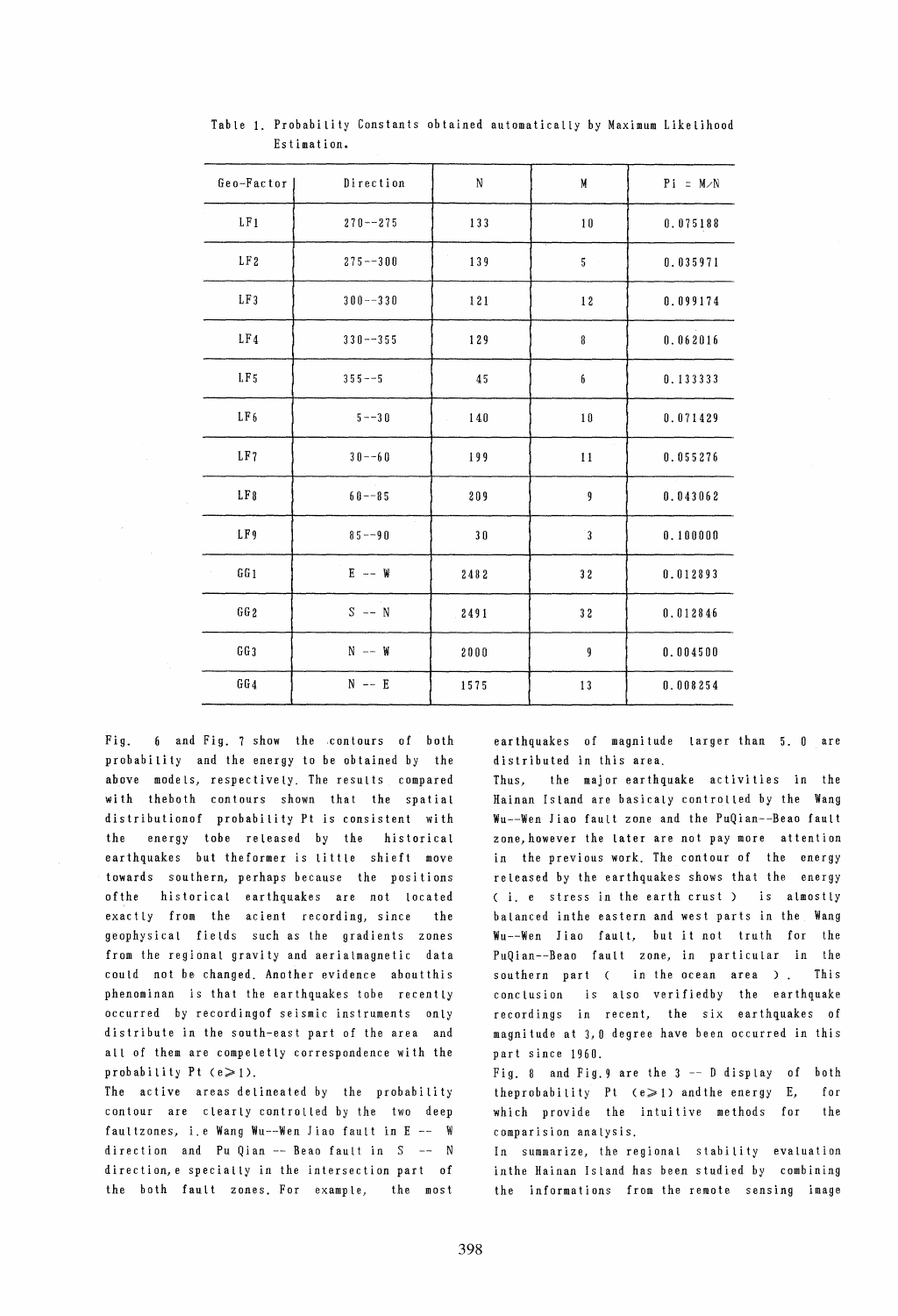

Fig.6 The probability contour of the one ear th quake to be at least occurred.



Fig.7 The contour of energy released by the historical earhthquakes.



Fig.8 The  $3$  -- D display of the probability.



Fig.9 The 3 -- D display of the energy.

with the geophysical data. With the help of the probability model and regression equation for the energyreleased by the earthquakes, quantitative data forthe stability analysis in the area has been obtained. In addition to detineatethe ditribution for the historical earthquakes, the

potential areas for the earthquake activities have been predicted on the base of the results mentioned above.

ACKNOWLEDGEMENT